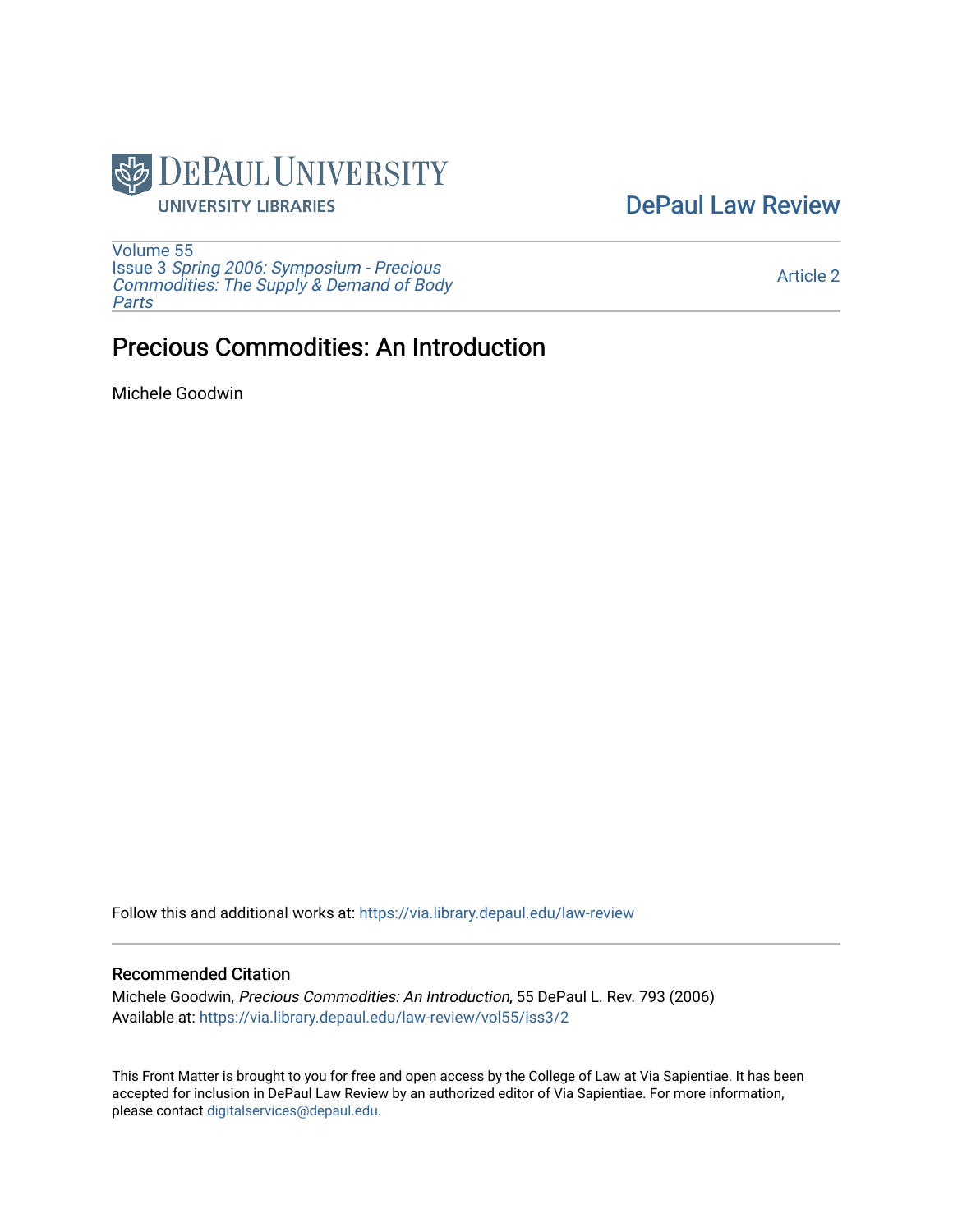## **PRECIOUS COMMODITIES: AN INTRODUCTION**

### *Michele Goodwin\**

### *The market in human body parts is a problem in search of a legal theory.1*

The year **2005** might well be remembered as the year of tissues, implants, and transplants. The year was marked **by** revelations of body parts being stolen from cadavers, body parts being sold **by** New York funeral homes to tissue banks, the desecration of dead bodies, body parts being stolen from victims of the powerful earthquake in Pakistan, and the infamous face transplant from a suicide victim to a chain smoker in France. The nation and the world were stunned **by** these revelations. The events brought to light, in the most stunning manner, the surreptitious scheming of modern-day body snatchers. Yet it also highlighted a significant human tragedy. The current demand for body parts is far greater than at any other time in human history, and this tremendous need outstrips our ability to supply precious human tissues, organs, and other biological materials.

There exist both the public and private negotiation processes for body part transactions. Both systems operate at crisis levels and are characterized **by** incoherence and ambiguity. Our altruistic system of procurement is sadly predictable and quite conventional; today we know thousands will die without the hope of ever receiving an organ. Furthermore, the waitlist will expand far beyond the capacity of organ donors to ever meet the demand. You might consider what this all means after a "gift of life" public service announcement airs on your local television station. Within the span of your favorite one hour television show, a candidate on our organ transplant waitlist will likely die. Commentators are divided as to how this issue should be addressed. According to Peggy Radin, changing the system **by** introduc-

<sup>\* ©</sup> Associate Professor of Law; Wicklander Fellow, DePaul University College of Law. LL.M., University of Wisconsin Law School; J.D., Boston College Law School. It was a pleasure to work with Jason Greis, former symposium editor of the Law Review, to bring this symposium to fruition. Christine Matott's leadership in the editorial process of these articles is most appreciated **by** the authors and conference organizers. We are most indebted to the outstanding contributions of colleagues who participated in this symposium as well as to Jenner & Block L.L.P. for allowing us to use its facilities to host the meeting.

<sup>1.</sup> Professor Linda **S.** Greene, Remarks at round table discussion of DePaul Health Law Institute (Mar. 12, 2004).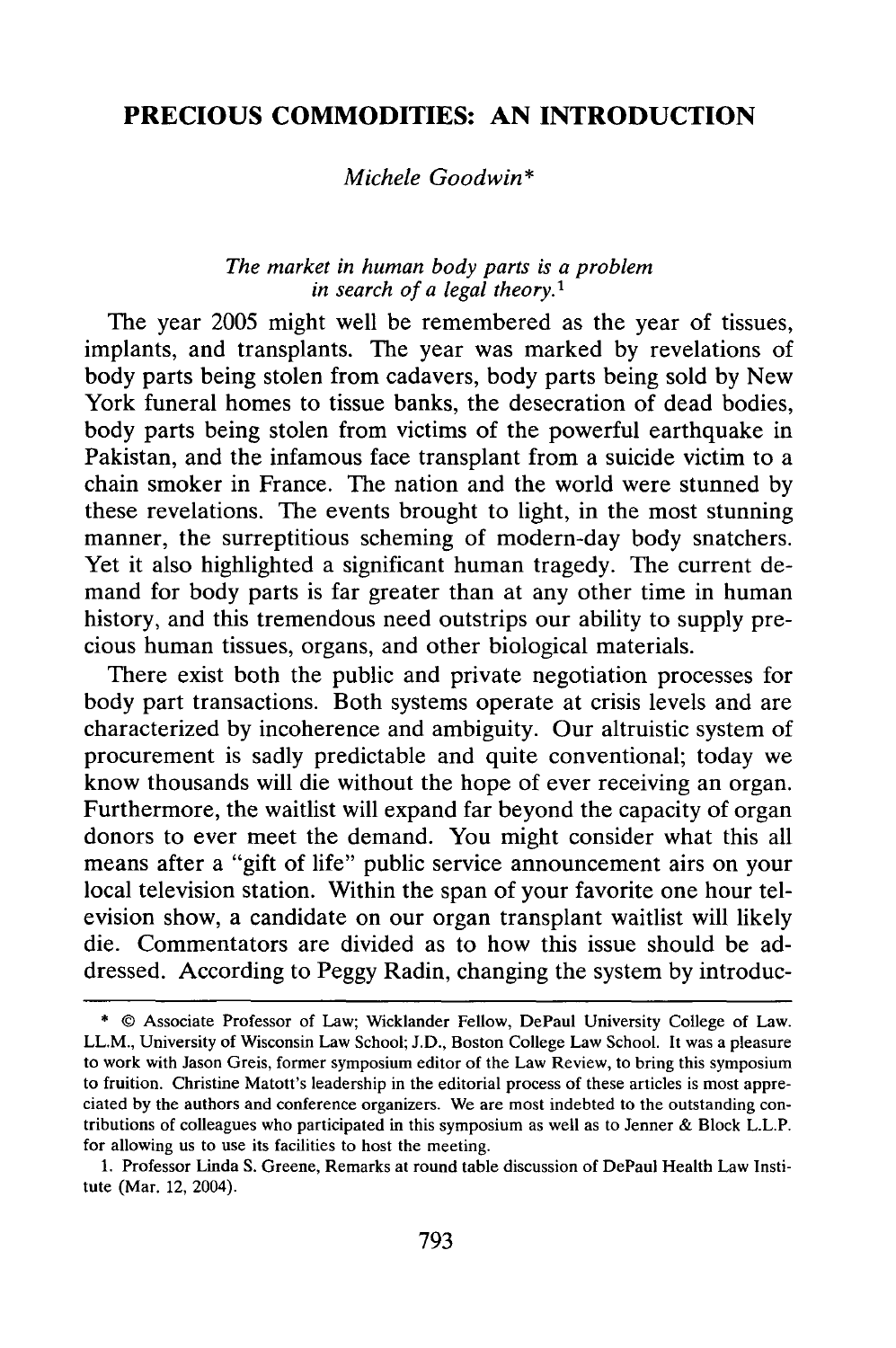ing market alternatives would ultimately lead to placing values on products from the body, thereby interfering with our notions of personhood.<sup>2</sup> On the other hand, acquiescence to an altruistic system of procurement would also seem to mean that we accept its failure to generate an adequate supply of organs and the deaths that result.<sup>3</sup>

In either case, the law has yet to catch up with these new, malleable, biotechnological regimes, which operate both within the public sphere and also underground. The public process is best characterized by our current organ procurement and allocation systems, which are regulated at the federal level by Congress through the National Organ Transplantation Act, and at the state level through the Uniform Anatomical Gift Act. Those systems, however, relying upon pure altruistic transfers, are underserved and over-subscribed-demand for precious body parts far outpaces altruistic supply. The private, underground systems involve individuals taking their chances on buying organs through the black market and companies buying and selling human body parts and tissues from university hospitals, funeral homes, crematoriums, and organ procurement organizations.

Authors in this Symposium edition scrutinize the law's role in demarking the boundaries of commodification and the human body. By no means are their articles uniform; indeed, the diversity of opinion is quite refreshing within the context of a critical inquiry on the supply and demand of body parts. The scholars examine the commodification debate within three distinct spheres: law and religion, organ markets, and tissue sales. The participants challenge the notion that markets necessarily violate personhood, while also debating the role of religion, socioeconomics, race, and gender in these contexts. Their articles are perceptive, constructive commentaries about body part supply and demand in a global economy.

Lloyd Cohen, T. Randolph Beard, and David Kaserman challenge the presumption that a market in cadaveric body parts violates personhood, but they also seem doubtful that a market in body parts will ever materialize.<sup>4</sup> Cohen's arguments are provocative and almost contrarian. He characterizes the arguments in opposition to markets in body parts as "muddled, weak, and fatuous." $5$  Yet Cohen astutely

<sup>2.</sup> MARGARET **JANE** RADIN, **CONTESTED COMMODITIES** (1996); Margaret Jane Radin, *Market-Inalienability,* 100 HARV. L. REV. 1849, 1850 (1987).

*<sup>3.</sup> See, e.g.,* Michele Goodwin, *Altruism's Limits: Law, Capacity and Organ Commodification,* 56 RUTGERS L. REV. 305 (2004).

<sup>4.</sup> Lloyd R. Cohen, *Directions for the Disposition of My Vital Organs,* 55 **DEPAUL** L. REV. 805 (2006); T. Randolph Beard & David L. Kaserman, *On the Ethics of Paying Organ Donors: An Economics Perspective,* 55 **DEPAUL** L. REV. 827 (2006).

<sup>5.</sup> Cohen, *supra* note 4, at 808.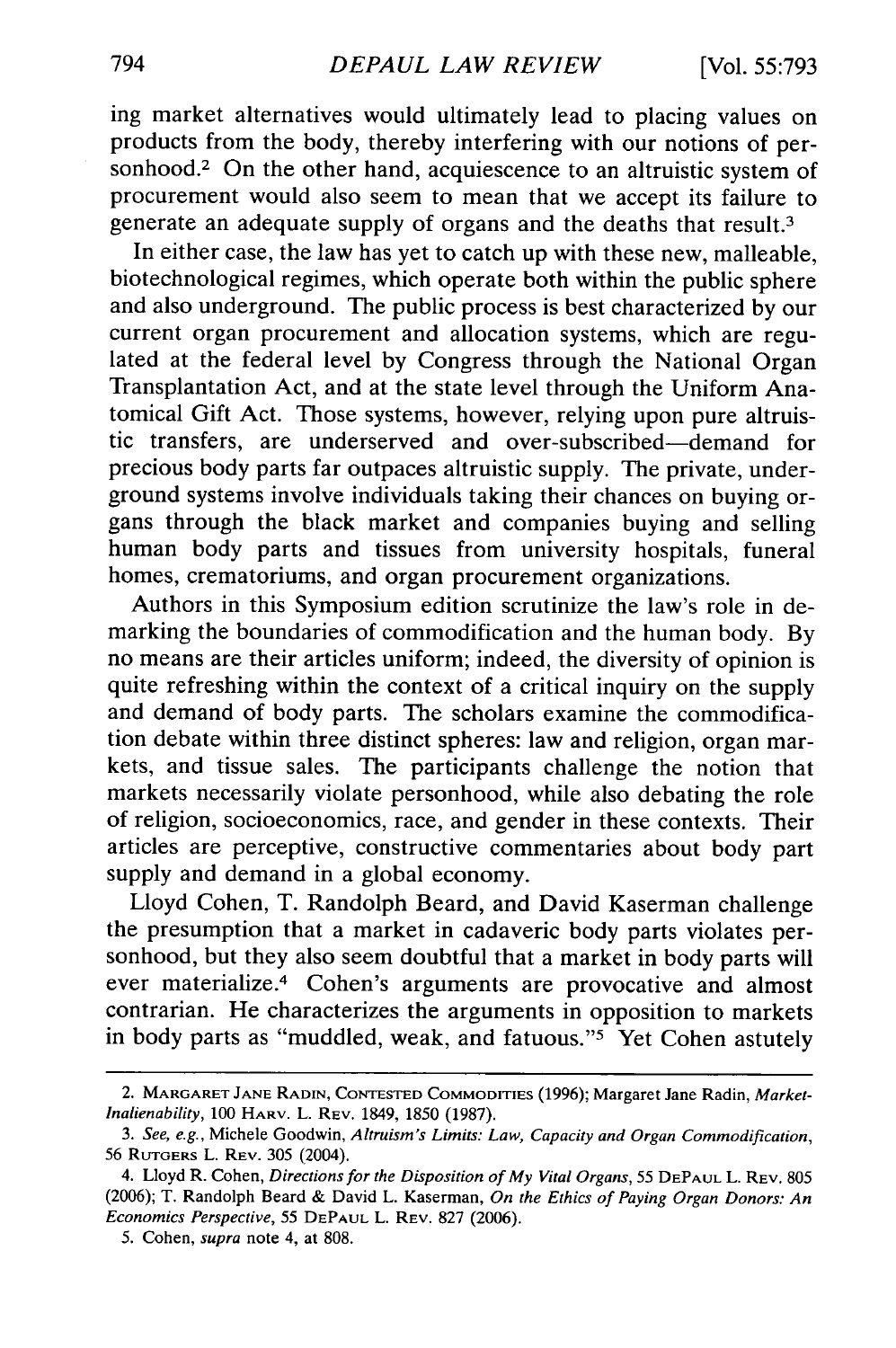points out that in the more than past fifteen years of his writing on the subject of an organ procurement system in crisis and meeting with members of Congress on this subject, "little progress toward increasing organ supplies" has been made. 6 For him and other participants in the Symposium, the current procurement regime condemns people to death. This year thousands will die, never coming close to receiving the long-awaited organ. Over 90,000 patients registered on the waitlist will vie for the relatively few viable organs that will be recovered. Organs that are recovered will largely be credited to the fact that paid professional solicitors stationed at hospitals are trained to implore mourning families to donate body parts, often before the targets of their entreaties are dead. For some commentators, this process undermines the very notion that organ donation is a "gifting" process even within the altruistic context.

For example, Kaserman and Beard argue that using a cost-benefit analysis informs us that a commodification scheme in organ procurement would necessarily be better than the current altruistic system. Their approach illuminates very sound criticisms of the current transplant regime, but also reflects a thorough study of institutional efficiency in organ procurement. Like Cohen, Beard and Kaserman reject the pure altruistic regime in favor of an approach that provides compensation to donors.

Cohen deftly argues that the only way to test the notion that an organ market would save lives and end human suffering is, in fact, a market test. He suggests a trial market test to study the empirical question as to whether a market would actually increase the supply of body organs. There is, however, one problem with his proposal, which he acknowledges. Testing a market option in organs would be illegal and could result in potential fines up to \$50,000 and jail time. Cohen's challenge is that opponents of the market approach "must provide persuasive arguments why in *this market,* unlike virtually all others, permitting the price to rise above zero will not increase the quantity supplied."7

Cohen's passionate criticisms of the current altruistic procurement regime are controversial and sparked considerable debate at the Symposium, which is carried on in these pages. For example, professors William Stempsey and Steven Resnicoff examine the intersection of law, bioethics, and religion in their response to whether religious teachings give us guidance as to the buying and selling of body parts.

*<sup>6.</sup> Id.*

*<sup>7.</sup> Id.* at 811.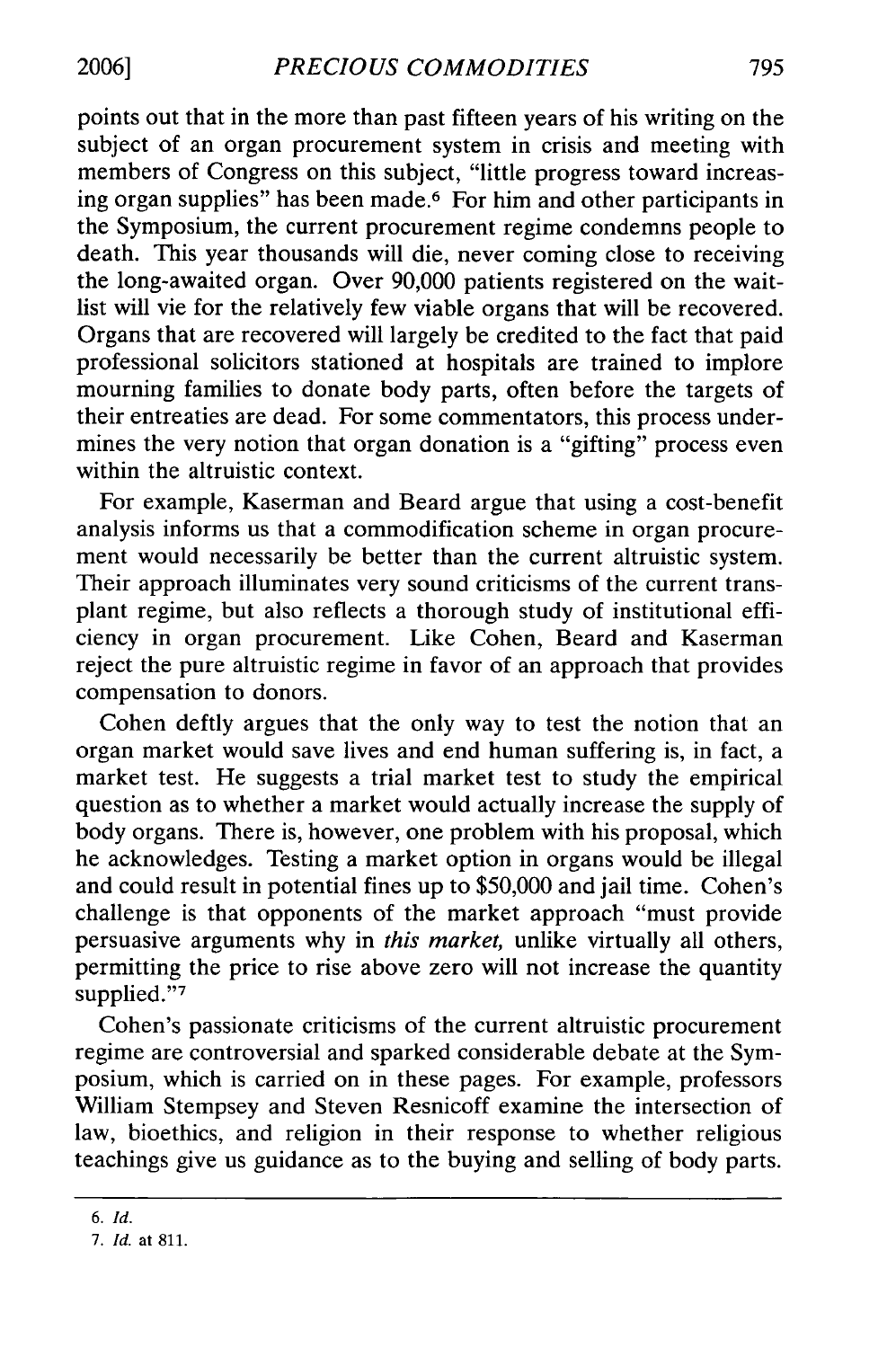Professor Resnicoff provides a Jewish perspective on the buying and selling of body parts.<sup>8</sup> He suggests that to answer whether Jewish law permits the buying of body parts involves two distinct questions. First, does Jewish law permit the transfer of body parts? Second, does Jewish law permit the transferor to be paid for those body parts? He notes that "[u]nlike common law, Jewish law imposes an affirmative duty to save a person's life through one's direct intervention or through the use of one's resources."<sup>9</sup> The most sacred of Jewish laws requires the rescue of another. Resnicoff argues that "[t]he clearest biblical basis for this rule is the verse that states, 'Do not stand idly by your fellow's blood.'"<sup>10</sup> This duty to rescue is not found in secular law; we eschew the duty to rescue. Yet within a Jewish law context, according to Resnicoff, in order to save or rescue a person, "one must violate every provision of Jewish law except for those relating to immoral sexual acts, idolatry, or murder."<sup>11</sup> Where does this place the question of the precious commodity?

According to Resnicoff, the body is revered as sacred within Jewish religious teachings. Even the bodies of those convicted of the most heinous crimes are to be treated as sacred. For example, "[t]he body of a person who is executed for having committed a capital offense is thereafter briefly hung on a tree," but his executionors are forbidden from leaving the body in a tree overnight, "requiring instead that it be buried on the same day as the execution."<sup>12</sup> With such respect for the dignity of the human life, how might we reconcile the notion of an obligation to rescue the life of one through an act that might involve payment and the harvesting of organs? Resnicoff informs us that Jewish law prohibits one from utilizing a cadaver for personal profit. Yet a system that denies a life-saving treatment is unacceptable.

Stempsey uses what might be referred to as a strict constructionist approach to the question of whether organs can or should be commodifiable objects.<sup>13</sup> He invokes scripture and Greek philosophy to argue that commodification denigrates the very notion of personhood and our humanity; even altruistic donations might reduce our bodies to a mere collection of limbs and appendages. His formalistic reading of biblical law and text demonstrates deference to the idea that the

<sup>8.</sup> Steven H. Resnicoff, *Supplying Human Body Parts: A Jewish Law Perspective,* 55 **DEPAUL** L. REV. 851 (2006).

<sup>9.</sup> *Id.* at 853.

<sup>10.</sup> *Id.*

<sup>11.</sup> *Id.*

<sup>12.</sup> *Id.* at 856.

<sup>13.</sup> William E. Stempsey, *Religion, Philosophy, and the Commodification of Human Body Parts,* 55 **DEPAUL** L. REV. 875 (2006).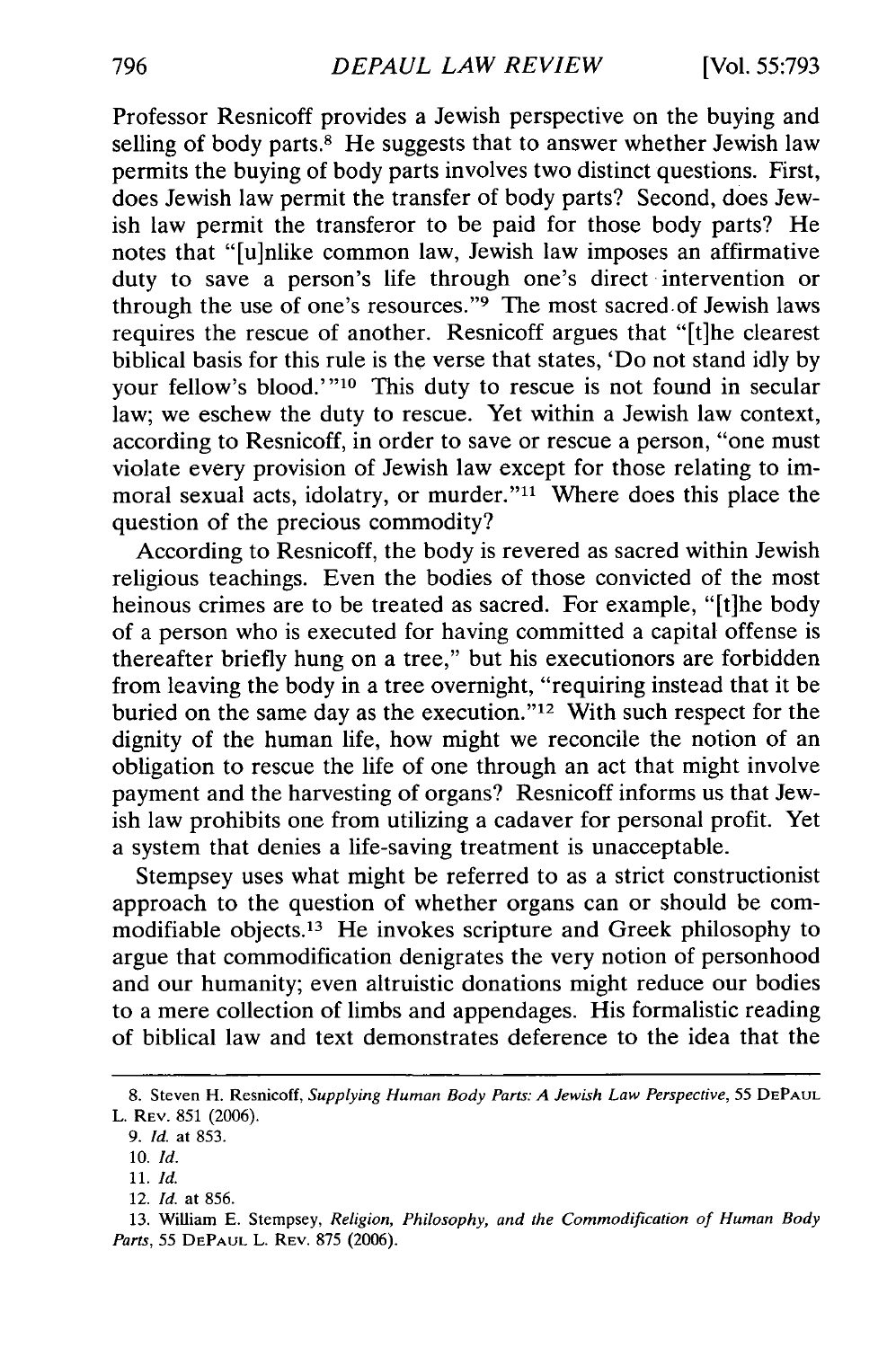body is to remain whole and not desecrated through the disembowelment of body parts. He suggests that if the body is to be reduced to the terms of commodification, it then follows that we have accepted the body as property. Here is where his philosophy challenges the thinking of some of our other conference participants.

According to Stempsey, and indeed Justice Armand Arabian, 14 the body should not be treated as property. To whom, he questions, would the property belong. The brain? He argues that we cannot be simply be reduced to our psyches. Rather, "Christians conceived immortality as the restoration of the wholeness of the person, but to a person no longer enlivened only by *psyche,* the Aristotelian soul, but divinized by *pneuma*, or spirit."<sup>15</sup> In sum, he puts forth the conclusion that our brains are an insufficient means of categorizing who owns our bodies and that within us we cannot locate the sphere of the self without being of the self entirely. This existentialist view challenges the notion that the human body and experience can be compartmentalized or dissected. Stempsey argues that "the person" is incomplete without the body. It is not sufficient to suggest that what really matters is that the soul and its spirit remain intact despite the appendaging of parts. To Stempsey, the human body is more than an assemblage of parts. To reduce the body to parts and accessories is to objectify it and conflate it with so many other objects that lack life, spirit, meaning, and religious value.

To what extent, however, does such a position limit organ donation altogether? It would seem that all forms of donation, when considered within the context of this approach, necessarily violate Christian values Stempsey describes. Though an opponent to commodification (based on prior works grounded in both utilitarian and deontological thinking), Stempsey concedes that "there may be a reasonable way to give moral approbation to a few forms of commodification."<sup>16</sup> His criticisms of an organ market are grounded in a phenomenological approach to the question of whether organ markets should be permissible, meaning that we own our bodies not in the sense of owning a computer or a car, but rather we are of our bodies. Our bodies help us to situate ourselves in the world. The brain alone does not help us to do this, according to the author, but rather our limbs and flesh help us to actualize our human existence. In short, he argues, "[I]t is a

<sup>14.</sup> Justice Armand Arabian, Associate Justice, California Supreme Court (retired), Keynote Address at the DePaul University Law Review Symposium: Precious Commodities: The Supply & Demand of Body Parts (Mar. 4, 2005).

<sup>15.</sup> Stempsey, *supra* note 13, at 885.

<sup>16.</sup> *Id.* at 875.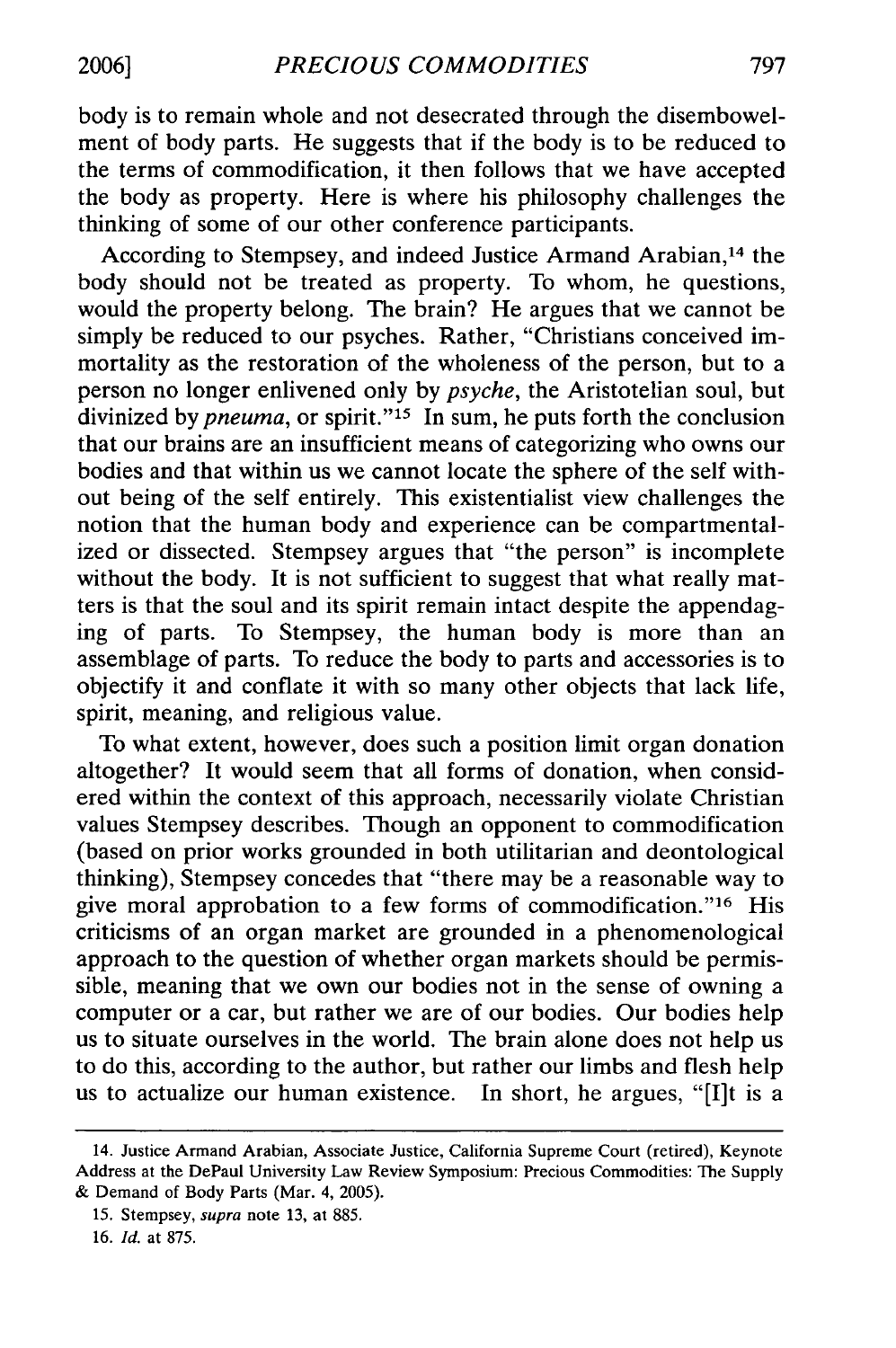mistake to think of the body as a machine," as did philosophers such as Descartes.<sup>17</sup> For Stempsey, "the body is essentially what we are, and what enables our experience of the world."18

Women might easily find flaws in Stempsey's provocative commentary as it describes the body as fixed, thereby failing to account for the rather less than static experience of the woman's body. Some might argue that we are more than our bodies. Women's bodies release babies, milk, and blood. The regular shedding of flesh while remaining spiritually whole would seem to conflict with Stempsey's approach to the debate about property, commodification, and preserving religious values. At conflict would be the notion of what is whole. Professors Martha Ertman,19 June Carbone,20 and othcrs within the socioeconomics school might suggest that women are *more* than what their bodies produce or that they cannot be reduced to the immutable function of body parts.<sup>21</sup>

Yet, it is exactly the immutability of body parts and the lack of access to them that round out the discussion in this Symposium. Michelle Oberman, David Undis, Robert Katz, and Raymond Pollack demonstrate in their eloquent prose that whatever procurement scheme we design will be met by controversy and skepticism. Indeed, the tragic couplings of a censured, unlicensed dentist from New Jersey and New York City funeral homes should give us pause about creative schemes to procure body parts.

David Undis, the president of LifeSharers, the organization leading the way in a provocative "directed donation" model, argues that the entire paradigm of organ allocation must shift. According to Undis, "If we change how we allocate organs we will have more organs to allocate. $"^{22}$  Critics suggest that directed donation models violate utilitarian principles and promote injustice in the organ allocation process. Indeed, one might envision elements of affirmative action and quota systems in such a model; organs reserved exclusively for one group at the exclusion of others. Yet, for Undis, the case is simple: "Agreeing

<sup>17.</sup> *Id.*

<sup>18.</sup> *Id.*

<sup>19.</sup> *See, e.g.,* Martha M. Ertman, *What's Wrong With a Parenthood Market? A New and Improved Theory of Commodification,* 82 N.C. L. REV. 1 (2003); Martha M. Ertman, *Marriage as a Trade: Bridging the Private/Private Distinction,* 36 HARV. C.R.-C.L. L. REV. 79 (2001).

<sup>20.</sup> June Carbone, *What Do Women Really Want? Feminism, Justice and the Market for Intimate Relationships, in* **FEMINISM** CONFRONTS HOMO ECONOMICUS: **GENDER,** LAW *&* SOCIETY 405 (Martha Albertson Fineman & Terence Dougherty eds., 2005).

<sup>21.</sup> Michele Goodwin, *Assisted Reproductive Technology and The Double Bind: The Choice of Motherhood,* 9 IOWA J. **JUST.** RACE & **GENDER** 1 (2005).

<sup>22.</sup> *See* David J. Undis, *Changing Organ Allocation Will Increase Organ Supply,* 55 **DEPAUL** L. REV. 889, 889 (2006).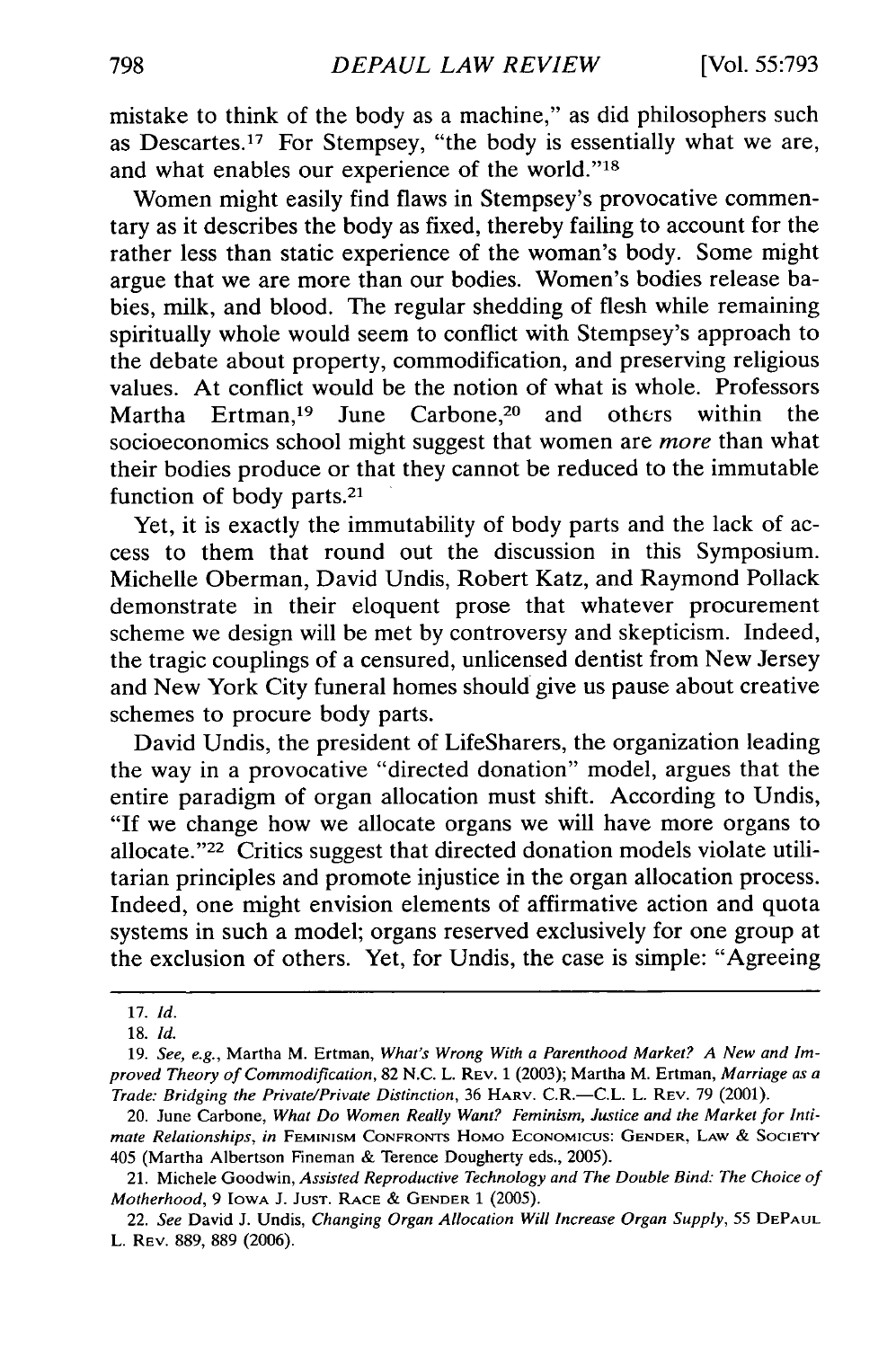to donate your organs after you die is a small price to pay for a better chance to get an organ if you ever need one to live." $23$  Undis suggests that "[a]lmost everyone would decide to pay that price,"<sup>24</sup> thereby increasing the supply of organs and saving the lives of thousands each year.

Undis ultimately urges a behavior change; he wants Americans to buy into the system of donating. But he concedes by the very work that he is doing and the article that illuminates it that the current organ procurement system itself is lacking. Faith, confidence, and trust are not values commonly associated with the current organ procurement system, particularly for those individuals and their families who suffer through protracted illnesses treatable by transplants that will never materialize because of the severe organ shortage. LifeSharers, however, opens the door for alternative schemes to be pursued, a few of which may be more controversial than others. For example, given the dramatic shortage of organs suitable for transplantation in African Americans (according to UNOS), what if African Americans were to create their own organ procurement scheme that served their communities? This could be organized through churches and fraternal organizations. The organization would be very similar to LifeSharers, and certainly the motivating principles would be the same-to save the lives of persons in need of organ transplantation. It is likely that such a system would be challenged based on the fact that it excludes all non-African Americans. Of course there are clever ways to avoid such problems. For example, if a directed donation program happened to be organized by churches that so happen to serve majority African American populations, it would arguably not be a system based on exclusion, but the demographics of location.

Dr. Raymond Pollack, however, seems unpersuaded by directed donation systems such as LifeSharers. He suggests that there is enormous potential for chaos with such systems and policing fairness and equity is difficult.<sup>25</sup> Moreover, he finds that the more immediate solutions to our procurement problems rest with the dead. For him, cadaveric donations provide the best source for organ donations, and it is within this context that potential solutions must be explored. He suggests that more advertising campaigns and public awareness addresses will encourage greater donations. His optimism, however, is unmatched by the current realities of organ procurement. Donna

<sup>23.</sup> *Id.*

<sup>24.</sup> *Id.*

<sup>25.</sup> Raymond Pollak, *Cadaver Donors Are the Best Solution to the Organ Shortage,* 55 **DEPAUL** L. REV. 897 (2006).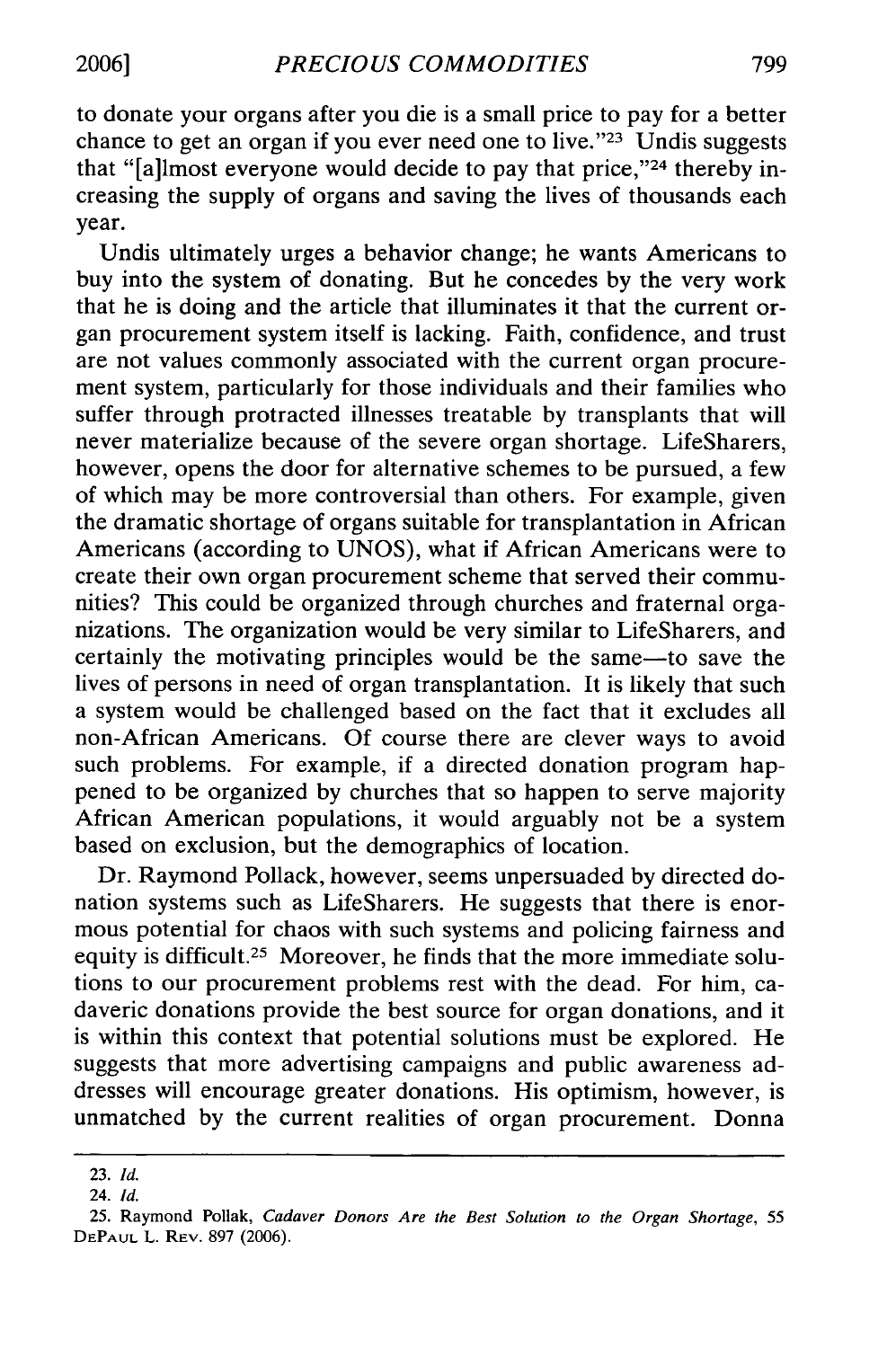Shalala, former Secretary of Health and Human Services, spearheaded public service campaigns to directly address the organ procurement crises, particularly in underserved communities. Yet, what we have begrudgingly come to learn is that Americans are not as altruistic when it comes to surrendering their organs as we might have liked to believe. In part, the reluctance among some to donate has much to do with the lack of confidence in the current procurement process. In this way, if education campaigns were aimed at explaining why so many people die while waiting for organs (beyond the simple supply and demand equations), perhaps the public might be more willing to surrender their organs. But many are unconvinced, and it is because of the sometimes clandestine practices associated with body part procurement that millions refuse to be organ donors.

Professors Michelle Oberman and Robert Katz provide two nuanced views of the market in tissues, an industry that exists in the shadows of organ transplantation. Unlike the organ procurement regime, there exists a robust tissue industry that operates in public view of law enforcement, but for reasons of unknown, happen to be largely overlooked. That the tissue banking industry publicly circumvents federal and state laws by purchasing body parts from hospitals, universities, and even organ procurement organizations and resells the tissues to hospitals and doctors seemingly goes unnoticed. In this private domain of tissue banking, hundreds of millions of dollars are generated each year. Profits are expected to top one billion dollars in this fiscal year.<sup>26</sup> Many of these companies trade on the global stock exchanges, demonstrating all the more that altruism is not a part of their business plan.

In her illuminating article, *When the Truth Is Not Enough: Tissue Donation, Altruism, and the Market,* Professor Michelle Oberman examines the reach and limits of the marketplace in body parts, especially tissues. 27 Noting that more than 800,000 allograft surgeries involving tissues occur each year, she explores the contours of how this robust industry affects our lives and whether we should be troubled by the industry's failure to compensate the unwitting donor. Oberman pierces the opaque veil around tissue bank retrieval of human body parts and how the tissues ultimately come to be used. Tissue banks do not directly solicit individuals to procure body parts. Rather, they work through middlemen who negotiate for body parts that were altruistically donated to hospitals and other organizations.

**<sup>26.</sup>** Michelle Oberman, *When the Truth Is Not Enough: Tissue Donation, Altruism, and the Market, 55* **DEPAUL** L. REv. 903, 911 (2006).

**<sup>27.</sup>** *Id.*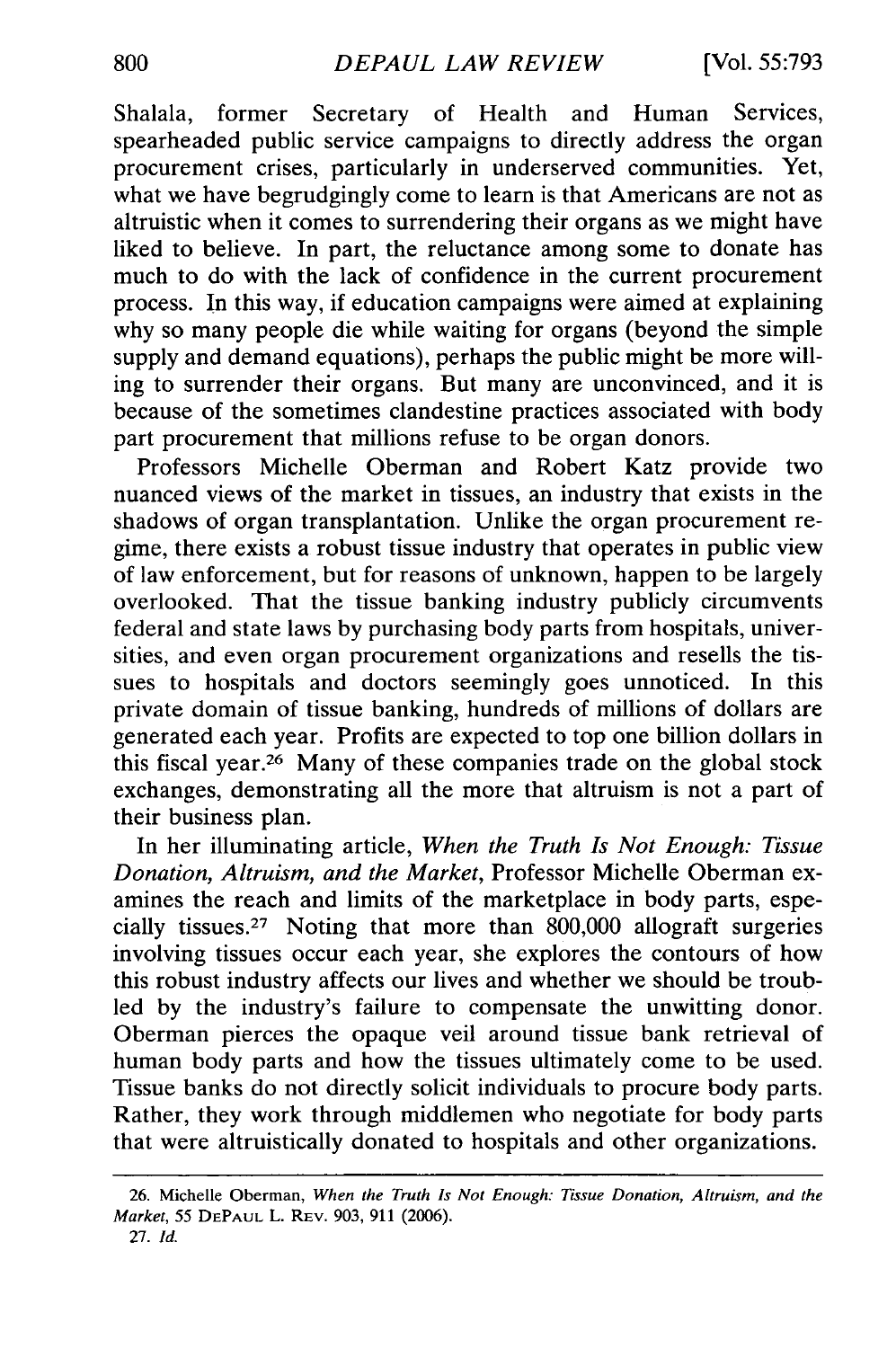Unsuspecting donors believe their body parts will be used exclusively for altruistic purposes (such as implantation into another person) or for scientific research seeking to cure diseases. Yet, Oberman notes, "There are myriad uses for tissue retrieved from human cadavers. Skin grafts can be used to treat burns or can be processed into products that are useful for cosmetic purposes such as enhancing lip size, reducing wrinkles, or enlarging penises." $28$  The features of the tissue banking industry are far from ideal; they involve uninformed participants who donate at the most vulnerable stages of their lives (after the death of a loved one) $-a$  generous act that enables a market transaction. Though individuals cannot be compensated for donating tissue, every other aspect of the industry involves financial compensation and market competition. To pretend that this does not exist is to fall prey to our own veil of willing ignorance and, in such cases, ignorance is not bliss. Oberman contends that recent efforts by the federal government to eliminate solicitor fraud (i.e., requiring disclosure that an organ, body, or body part might be transferred to a "tissue processor") is an inadequate response. Through her lens, the truth is not enough; our goal should be to balance legal tissue donations, because they are important, while not creating aversions to the donation process altogether.

Katz builds on this point in his article, *The Re-Gift of Life: Can Charity Law Prevent For-Profit Firms From Exploiting Donated Tissue and Nonprofit Tissue Banks?29* Katz is less optimistic as to whether we, as a society, are "ready" to allow individuals to capture the profit in their tissues. Katz argues for the veil that separates us as members of a society to be lifted from the gruesome task of pricing tissues. For this reason, though willing to scrutinize and criticize the current tissue procurement regime, Katz's ultimate conclusion is that the system is not so bad. For example, he argues that there are some advantages to the current arrangement that must be considered before making any changes. According to Katz, by encouraging tissue processors to capture the economic value of donated tissue, they have "more incentive and resources to develop" new therapeutic uses for donated tissue.30 Thus, while Oberman argues for greater transparency, Katz reminds us of what he considers the benefits of "concealing" market exchanges from public view. Katz does concede,

<sup>28.</sup> *Id.* at 910.

<sup>29.</sup> Robert A. Katz, *The Re-Gift of Life: Can Charity Law Prevent For-Profit Firms From Exploiting Donated Tissue and Nonprofit Tissue Banks?,* 55 **DEPAUL** L. REV. 943 (2006). 30. *Id.* at 1014.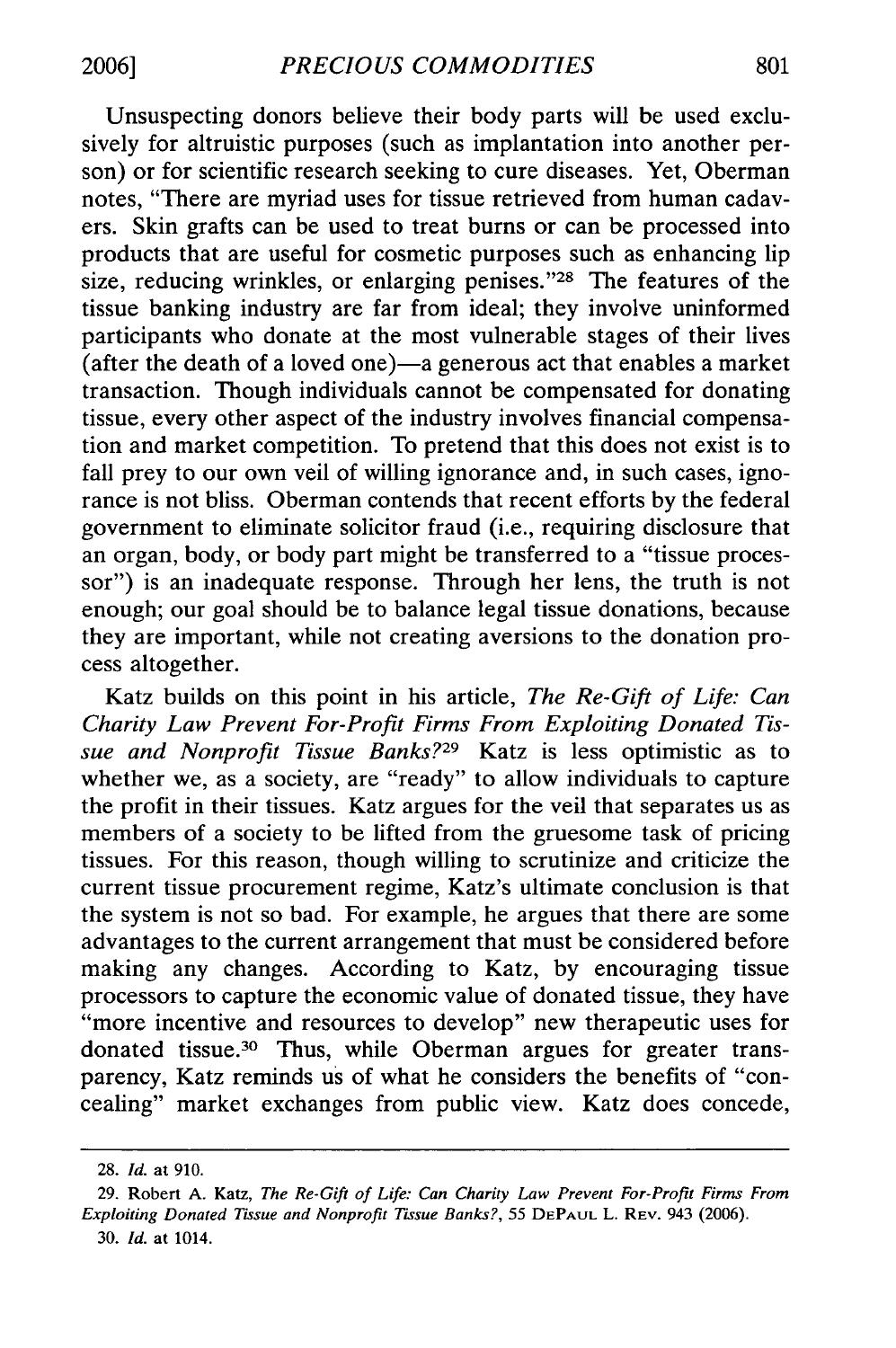however, that a conscious policy of concealing commodification from donors may itself raise ethical problems.

Our final papers of the Symposium, written by Professors Elisa Gordon and Kieren Healy, remind us that at the center of these discourses should be the discussion of equity, access, and the furtherance of antidiscrimination in the retrieval and disposition of organs and tissues. In his article, *Do Presumed-Consent Laws Raise Organ Procurement Rates?,* Professor Healy examines whether presumed-consent laws might offer a solution to our procurement challenges.<sup>31</sup> Presumed-consent laws are conscription measures that assume consent in place of an expressed agreement with the state. 32 Healy extrapolates from the European models, specifically those of Spain and Italy, that a more efficient way to generate an adequate organ supply might be to require an opt out rather than an opt in system. Such models, emblematic of the social contract concept, and grounded philosophically in the works of Locke, Rousseau, and Rawls, place the onus of procurement upon the state and are assumed at the individual level. These utilitarian concepts take into account some problems that are not individual in nature, but rather are "community concerns" and the best mode of addressing such problems, according to this theory, is that we as a community sacrifice to make such goals, whatever they may be, come to fruition.

Anita Allen is among the more critical observers of social contract theory.33 According to Allen, the social contract can be used according to a majoritarian purpose, exacting greater costs on the vulnerable than the elite. The benefits of the derivatives will often inure to those who sacrifice the least. Healy uses empirical data to develop his thesis that compelled donation increases the supply of organs and yet preserves next-of-kin autonomy. To support his thesis, he argues that "[piresumed-consent countries do in fact perform a little better on average than informed-consent countries." $34$  Healy attributes this "success" not to any "direct effect of the law on individual choices," but rather, "countries with presumed-consent laws are more likely to have paid close attention to the social organization of their transplant systems." To Healy, the Spanish and Italian systems are successful because the framers were mindful of the economic and social pitfalls of

<sup>31.</sup> Kieran Healy, *Do Presumed-Consent Laws Raise Organ Procurement Rates?,* 55 **DEPAUL** L. REV. 1017 (2006).

<sup>32.</sup> *Id.; see also* Michele Goodwin, *Deconstructing Legislative Consent Law: Organ Taking, Racial Profiling & Distributive Justice,* 6 VA. J.L. & TECH. 2 (2001).

<sup>33.</sup> *See, e.g.,* Anita L. Allen, *The Social Contract Theory in American Case Law,* 51 **FLA.** L. REV. **1 (1999).**

<sup>34.</sup> Healy, *supra* note 31, at 1042.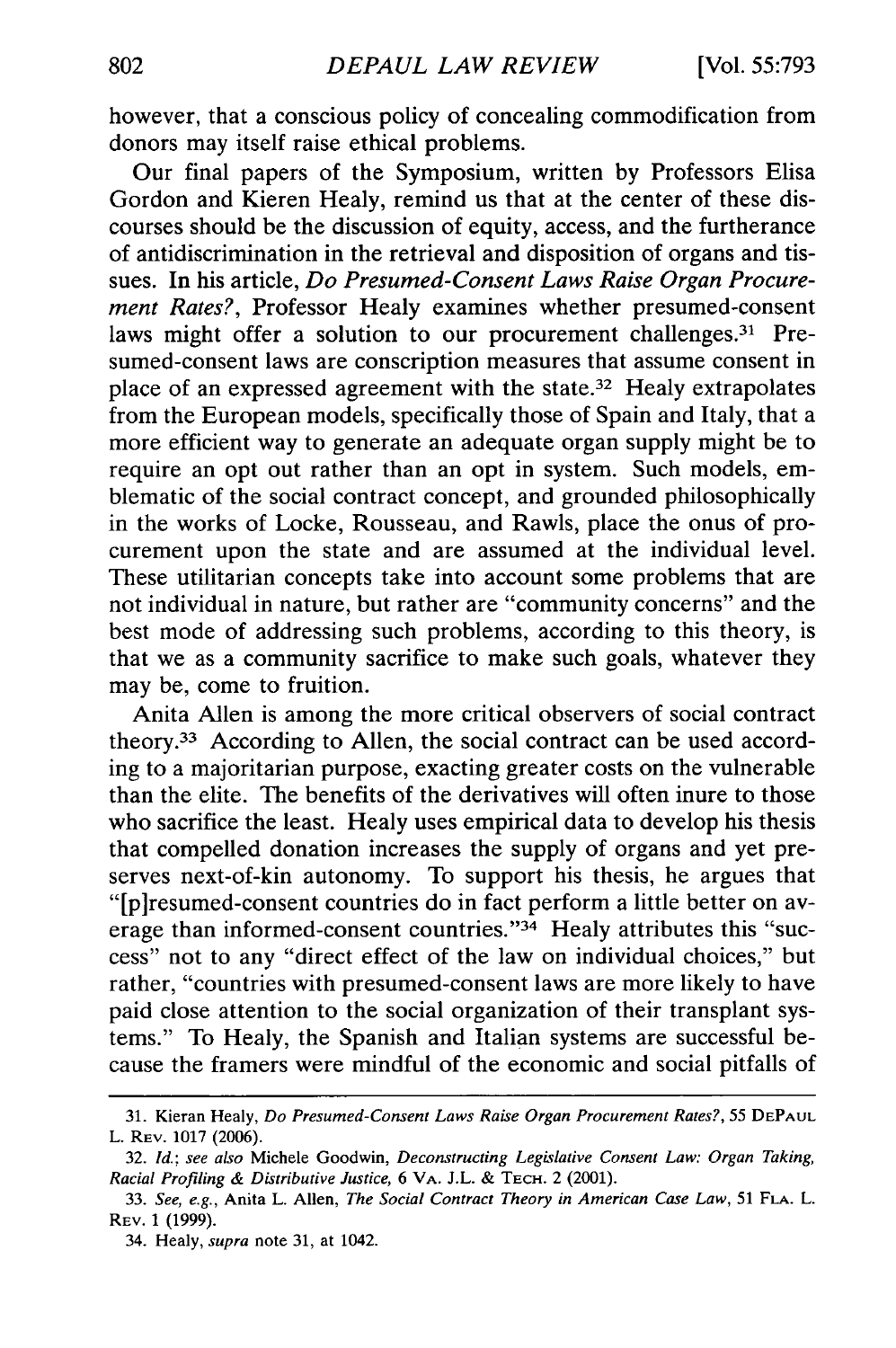the social contract model, and had effectively developed the "logistics" of the transplant system, including paying attention to staffing. The debate about whether a presumed consent system would be viable in the United States raises a different set of questions, however, that are most appropriately considered in the context of race and class. 35 The unique history of extended human bondage in the United States, which was exclusively race-based, provides a context in contrast to that of European nations-that might well and did engage in race-based slavery outside of their hemisphere, and bondage, which included whites in their own states. These unique differences largely contribute to the ways in which racial identities are realized and manipulated for purposes of discrimination and exploitation.

Indeed, examining organ procurement and allocation through the lenses tinted by race or muddied by poverty renders an entirely different discussion and policy outcomes. The uncomfortable realities of race discrimination and class subordination in the United States remind us that organ transplantation does not escape the legacy of discrimination or disparities. Professor Gordon thus asks, What are we missing in the transplantation market debate?<sup>36</sup> Her proposals are not radical, and probably speak the least to the question of body part commodification. Her paper instead offers a proposal for government subsidized insurance, which provides the only access for the poor to benefit from high-tech medical options such as organ transplants.

Perhaps for Gordon the question of markets is a luxury debate. She reminds us that the nation's poorest are the most vulnerable. They lack truly viable access to organ transplantation. Current healthcare policies limit the level of economic support for postoperative treatments. Government subsidies do not follow the life of an organ, but rather provide an equal opportunity to receive one—but not necessarily to keep it. Gordon's paper is provocative: she asks what are the limits of biotechnology and healthcare. When and where can we draw the lines? Ultimately, limited government support for postoperative transplant care affects patient and physician decisionmaking. If a patient cannot afford immunological treatments to prevent rejection, is he or she truly a viable candidate? Thus, when we discuss markets and costs of transplantation, doing so without earnest sensitivity to class and creativity as to how the poor will be equitable participants is less than ideal. Indeed, it is unacceptable. Public policy, according to

**<sup>35.</sup>** *See, e.g.,* **MICHELE** GOODWIN, BLACK MARKETS: **THE SUPPLY AND DEMAND** OF BODY **PARTS** (2006).

<sup>36.</sup> Elisa J. Gordon, *The Ethics of Medicare Policy: Increasing Transplant Access and Survival,* 55 **DEPAUL** L. REV. 1045 (2006).